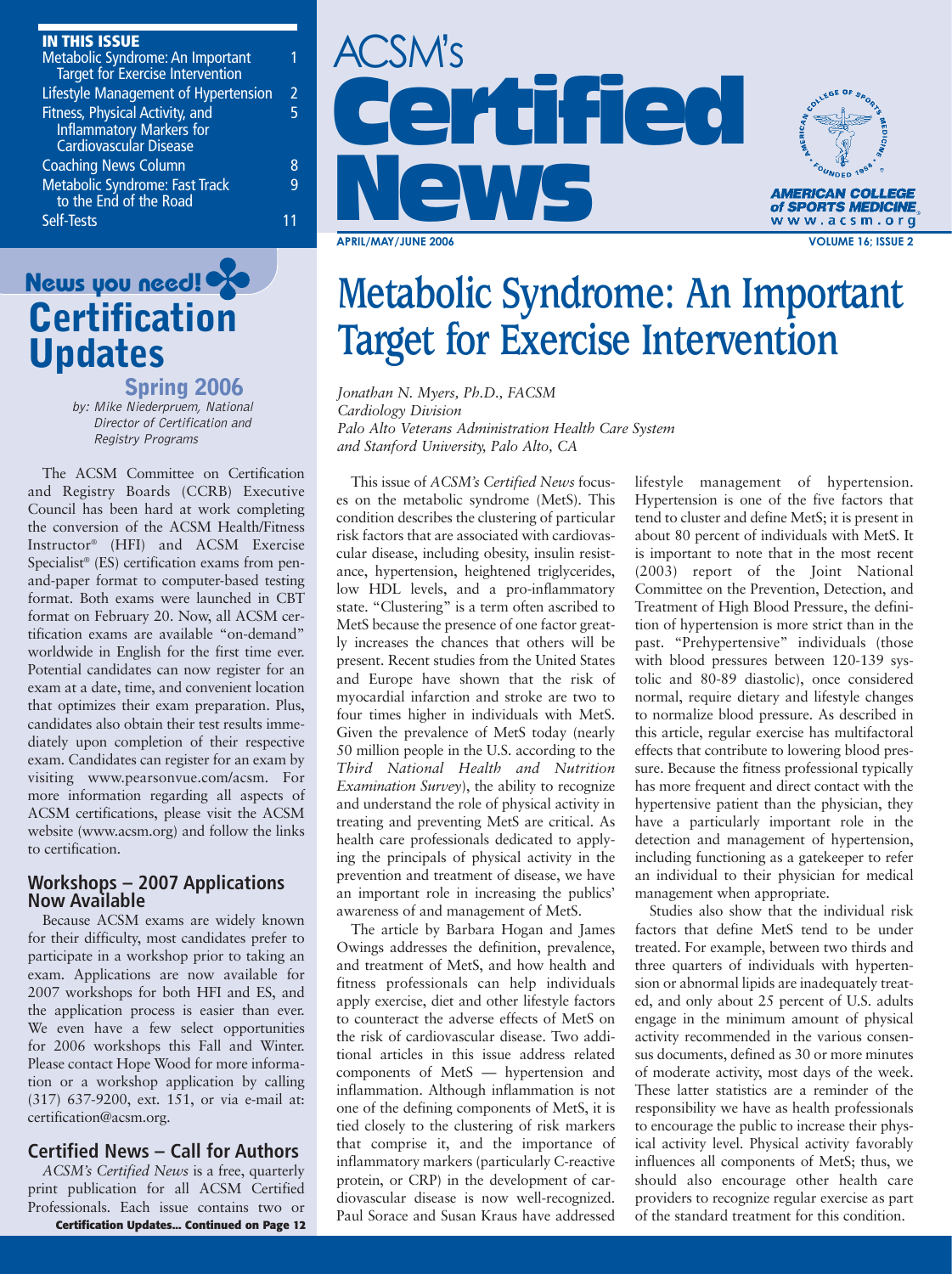# **Lifestyle Management of Hypertension**

*Paul Sorace, MS, ACSM RCEP, CSCS Senior Exercise Physiologist Private Lifestyle Management, LLC Florham Park, NJ*



### **Introduction**

Hypertension (HTN) is a very common cardiovascular disease that affects more than 58 million Americans<sup>1</sup>. HTN is typically known as the silent killer because it usually occurs with no symptoms. People often do not seek medical care until they have symptoms arising from the organ damage caused by chronic high blood pressure. That's why it is important to have blood pressure checked at least annually. On rare occasions, people with HTN can have symptoms. These include headaches, dizziness, blurred vision, nausea, nose bleeds, and sometimes heart palpitations. These may be a sign of dangerously high blood pressure (called malignant hypertension) or a serious complication, such as a heart attack.

Hypertension is defined as having a resting systolic pressure of  $\geq$  140mm Hg and/or a resting diastolic pressure of  $\geq$  90 mm Hg (Table 1) or being on antihypertensive medication(s) $^{11}$ . A recent addition to blood pressure categories is prehypertension, defined as a resting blood pressure between 120-139/80- 89 mm Hg. Individuals with prehypertension are at increased risk of developing hypertension<sup>7</sup>. For example, studies show that persons with resting a blood pressure of 130-139 / 80- 89 mmHG are twice as likely to develop hypertension as those with lower pressures<sup>9</sup>.

*Susan Kraus, MS, RD Senior Dietitian Private Lifestyle Management, LLC Florham Park, NJ*

Anyone with a blood pressure above optimal would benefit from lowering their blood pres $sure<sup>11</sup> (see Table 1).$ 

HTN is a significant risk factor for a cardiovascular event (*e.g.,* stroke, heart attack) and cardiovascular diseases<sup>4</sup>. HTN also is associated with coronary heart disease, heart failure, peripheral artery disease, and renal insufficiency*1*. HTN compounds diseases such as dyslipidemia and diabetes mellitus and elevated blood pressure (130/85 mm Hg or greater) is a component of the metabolic syndrome<sup>11</sup>. Lifestyle management is the primary method for prevention and treatment of HTN<sup>7</sup>. Lifestyle management of hypertension includes weight or fat loss, physical activity, a DASH (Dietary Approaches to Stop Hypertension) eating plan, reduced sodium consumption, and moderation of alcohol consumption<sup> $4, 7, 11$ </sup>.

### **Role of Exercise\Physical Activity on Hypertension**

There are several proposed mechanisms by which exercise\physical activity lowers resting blood pressure. These include a decreased total peripheral resistance, changes in renal function, neurohumoral adaptations (decreased serum norepinephrine levels), possible genetic influences, enhanced vascular responsiveness, vascular structural adaptations, and the effects of acute exercise<sup> $1,3$ </sup>. The blood pressure lowering effects from acute and chronic exercise are likely multifactorial.

The average reduction in blood pressure in individuals with hypertension from a single endurance exercise session or regular aerobic training (*e.g.,* at least 30 minutes on most days of the week) is approximately five to seven mm Hg for systolic and diastolic blood pressures<sup>1</sup>. Even small reductions of two mm Hg in systolic and diastolic blood pressures significantly reduces stroke risk by 14 percent and 17 percent and CAD risk by 9 percent and 6 percent, respectively<sup>1</sup>. A reduced blood pressure can last up to 22 hours from a single exercise session, which encourages daily exercise for blood pressure control<sup>1</sup>. Exercise of moderate intensity (*e.g.*, 40-70 percent oxygen uptake reserve {Vo2R}) has shown to be effective for lowering blood pressure<sup>1</sup>. Also, intermittent

#### **Hypertension... Continued on Page 3**

### **ACSM'S CERTIFIED NEWS**

EDITORS Thomas P. LaFontaine, Ph.D., FACSM Larry S. Verity, Ph.D., FACSM COMMITTEE CHAIR Dino Costanzo CCRB PUBLICATIONS SUBCOMMITTEE CHAIR Jonathan N. Myers, Ph.D., FACSM

#### **ADMINISTRATION** PRESIDENT

Carl Foster, Ph.D., FACSM PUBLICATIONS COMMITTEE CHAIR Jeffrey L. Roitman, Ed.D., FACSM EXECUTIVE VICE PRESIDENT James R. Whitehead

**NATIONAL CENTER NEWSLETTER STAFF**

NATIONAL DIRECTOR OF CERTIFICATION AND REGISTRY PROGRAMS Mike Niederpruem ASSISTANT DIRECTOR OF CERTIFICATION Hope Wood MANAGER, CERTIFICATION PROGRAMS Traci Rush CERTIFICATION PROGRAMS COORDINATOR Gretchen Dovenmuehle

PROFESSIONAL EDUCATION COORDINATOR Casey Belcher DIRECTOR OF PROFESSIONAL EDUCATION

AND DISTANCE LEARNING Karen J. Pierce ASSISTANT EXECUTIVE VICE PRESIDENT

D. Mark Robertson SENIOR DIRECTOR OF PUBLICATIONS AND MARKETING Jeff Richardson

> PUBLICATIONS MANAGER David Brewer

FOR MORE CERTIFICATION RESOURCES CONTACT THE ACSM CERTIFICATION RESOURCE CENTER: 1-800-486-5643

### **INFORMATION FOR SUBSCRIBERS**

CORRESPONDENCE REGARDING EDITORIAL CONTENT SHOULD BE ADDRESSED TO: Certification & Registry Department E-mail: certification@acsm.org Tel.: (317) 637-9200, ext. 151 CHANGE OF ADDRESS OR MEMBERSHIP INQUIRIES MEMBERSHIP AND CHAPTER SERVICES

TEL.: (317) 637-9200, EXT. 139 OR EXT. 136. *ACSM's Certified News* (ISSN# 1056-9677) is published quarterly by the American College of Sports Medicine Committee on Certification and Registry Boards (CCRB). All issues are published electronically and in print.

The articles published in *ACSM's Certified News* have been carefully reviewed, but have not been submitted for consideration as, and therefore are not, official pronouncements, policies, statements, or opinions of ACSM. Information published in *ACSM's Certified News* is not necessarily the position of the American College of Sports Medicine or the Committee on Certification and Registry Boards. The purpose of this newsletter is to inform certified individuals about activities of ACSM and their profession and about new information relative to exercise and health. Information presented here is not intended to be information supplemental to the *ACSM's Guidelines for Exercise Testing and Prescription* or the established positions of ACSM.

*ACSM's Certified News* is copyrighted by the American College of Sports Medicine. No portion(s) of the work(s) may be reproduced without written consent from the Permission to reproduce copies of articles for noncommercial use may be obtained from the Rights and Permissions editor.

**ACSM NATIONAL CENTER 401 WEST MICHIGAN ST. INDIANAPOLIS, IN 46202-3233. TEL.: (317) 637-9200 • FAX: (317) 634-7817**



of SPORTS MEDICINE www.acsm.org

© 2006, American College of Sports Medicine. ISSN # 1056-9677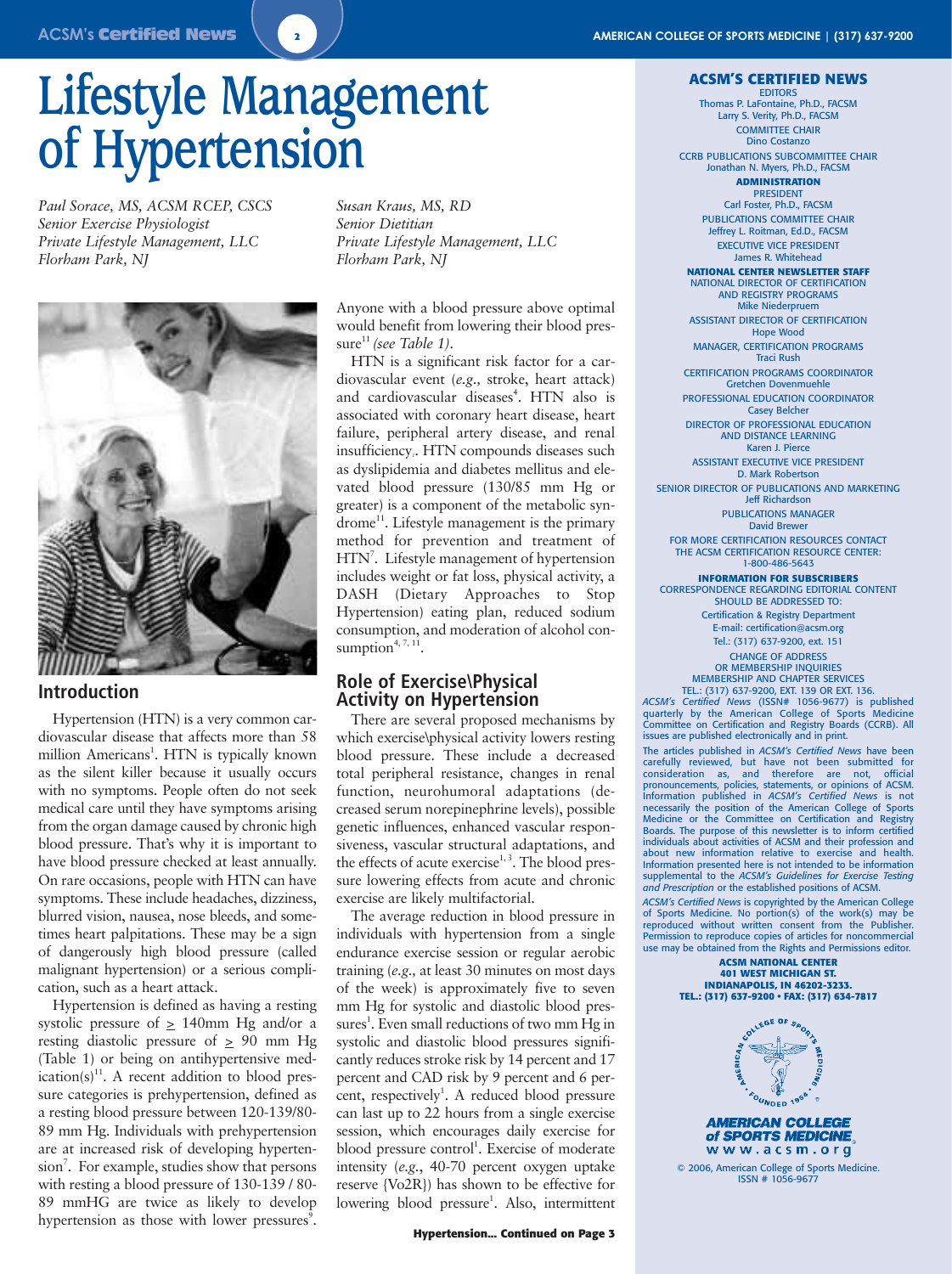

### **Hypertension... Continued from Page 2**

and continuous exercise have both proven to be effective for lowering blood pressure<sup>1</sup>. This is important for those who cannot participate in a structured exercise program (*e.g.,* busy schedule, low fitness level).

Although the evidence that resistance training (RT) has a favorable effect on blood pressure is limited and inconsistent, a notable study found that engaging in a regular resistance training program resulted in approximately a two percent decrease in systolic pressure and a four percent reduction in diastolic pressure<sup>5</sup>. These modest reductions can be significant when combined with regular aerobic exercise, proper eating habits (*e.g.,* DASH plan), stress reduction, and weight loss (if needed). The traditional benefits from RT (*e.g.,* increased muscle strength & endurance) will enhance an individual's abilities to carry out activities of daily living and perform more physical leisure activities. This can contribute to lowering blood pressure and improved quality of life. However, since greater reductions in blood pressure are achieved with aerobic exercise, RT should serve to supplement an aerobic exercise program designed to improve resting blood pressure $1, 11$ .

The benefits of regular exercise for hypertensives go beyond lowering blood pressure. Endurance exercise helps lower triglycerides and increases HDL cholesterol, improves insulin sensitivity and glucose management, helps to reduce\maintain bodyweight, increases fitness (MET level), and reduces stress. These effects reduce the risk of heart attack or stroke, even if blood pressure is not lowered.

### **Antihypertensive Medications and Exercise Effects**

There are a large number of medications used to treat HTN. It's important that the exercise professional is aware of all antihypertensive medications being taken by the individual, since special considerations may need to be taken. Whether or not an individual is given medication(s) is based on a number of factors. These include: severity of HTN, presence or absence of cardiovascular disease or target-organ disease, and the presence or absence of cardiovascular risk factors or other medical conditions<sup>3</sup>.

An individual with a resting blood pressure of >160/100 mm Hg should be on medication before adding aerobic exercise to their therapy<sup>11</sup>. Some of the more common antihypertensive medications include:

• **Beta Blockers:** Slow heart rate, may impair thermoregulation, and can cause hypoglycemia (low blood sugar). Individuals should be aware of symptoms of heat illness, maintain adequate hydration, exercise in cooler temperatures, wear proper clothes, ensure safe blood sugar levels for exercise (*e.g.,* pre-exercise meal), and rely more on

### **Table 1 - Classification and Management of Blood Pressure for Adults\*†**

|                                       | <b>SBP</b><br>mm Hq | <b>DPB</b><br>mm Hq | <b>Lifestyle</b><br><b>Modification</b> | <b>Initial Drug Therapy</b>                                                       |                                                                                                  |  |
|---------------------------------------|---------------------|---------------------|-----------------------------------------|-----------------------------------------------------------------------------------|--------------------------------------------------------------------------------------------------|--|
| <b>BP</b><br><b>Classification</b>    |                     |                     |                                         | <b>Without</b><br><b>Compelling</b><br><b>Indication</b>                          | <b>With</b><br><b>Compelling</b><br><b>Indications</b>                                           |  |
| <b>Normal</b>                         | < 120               | And $80$            | <b>Encourage</b>                        |                                                                                   |                                                                                                  |  |
| <b>Prehypertension</b>                | 120-139             | Or 80-89            | Yes                                     | <b>No</b><br>antihypertensive<br>drug indicated                                   | Drug(s) for<br>compelling indications.‡                                                          |  |
| <b>Stage 1</b><br><b>Hypertension</b> | 140-159             | Or 90-99            | <b>Yes</b>                              | <b>Antihypertensive</b><br>drug(s) indicated                                      | Drug(s) for<br>compelling indications.#<br><b>Other</b><br>antihypertensive<br>drugs, as needed. |  |
| <b>Stage 2</b>                        | >160                | 0r > 100            | Yes                                     | <b>Antihypertensive</b><br>drug (s) indicated.<br>Two-drug combination for most.§ |                                                                                                  |  |

**\* From National High Blood Pressure Education Program. The Seventh Report of the Joint National Committee on Prevention, Detection, Evaluation, and Treatment of High Blood Pressure (JNC7). 2003. 03-5233.**

**† Treatment determined by highest BP category**

**‡ Compelling indications include heart failure, post myocardial infarction, high coronary heart disease risk, diabetes, chronic kidney disease, and recurrent stroke prevention. Treat patients with chronic kidney disease or diabetes to BP goal of <130/80 mm Hg.**

**§ Initial combined therapy should be used cautiously in those at risk for orthostatic hypotension.**

**Abbreviations: DBP, diastolic blood pressure; SBP, systolic blood pressure.**

**This table, originally printed in ACSM's Guidelines for Exercise Testing and Prescription, Seventh Edition, is reprinted courtesy of Lippincott Williams & Wilkins.**

rate of perceived exertion (RPE) for monitoring exercise intensity. The recommended RPE is approximately 12-13 on a 6-20 Borg scale. If an individual doesn't have myocardial ischemia, beta blockers can reduce their exercise capacity.

- **Diuretics:** Can impair the body's ability to regulate body temperature and can cause hypoglycemia. The same precautions as with beta blockers should be taken. Potassium loss can occur with some diuretics (*e.g.,* Lasix or Furosemide), increasing the risk of exercise-induced dysrhythmias. Ensuring adequate potassium is essential (see DASH eating plan).
- **Calcium Channel Blockers, Alpha Blockers, Vasodilators (***e.g.,* **ACE Inhibitors, ACE II Receptor Blockers):** Can cause excessive hypotension with abrupt exercise termination. Prolonged cool downs are recommended to stabilize blood pressure. Some calcium channel blockers also blunt exercise heart rate (use RPE).

### **Exercise\Physical Activity Recommendations**

An individual with hypertension should have medical clearance before starting a vigorous exercise  $program<sup>11</sup>$ . It is prudent to measure blood pressure before each exercise session (ideally after being seated for at least 5 minutes). A reading of >200 mm Hg systolic or >110 mm Hg diastolic is a contraindication for exercise<sup>11</sup>. Regularly checking pre-exercise blood pressure can also show reductions in resting blood pressure, which can provide motivation for the individual and enhance exercise adherence. For hypertensive persons just starting an exercise program and those with higher resting blood pressures (*e.g.,* stage two and higher), measuring blood pressure

during exercise may be prudent (and recommended by the physician). A reading of >220/105 mm HG indicates exercise should be terminated $1, 11$ .

Although the optimal training frequency, intensity, time, and type (FITT) to lower blood pressure is unclear at this time, aerobic exercise is the recommended primary type of activity for controlling hypertension<sup>1</sup>. RT should compliment the aerobic component $11$ . Flexibility exercise should be incorporated to enhance joint flexibility. A sample exercise program with training tips for a hypertensive individual is as follows:

- Perform aerobic exercise 3-7 days per week, for 30-60 minutes, at 40-70 percent  $VO2R<sup>11</sup>$ . Include a gradual warm-up and an extended cool down. Daily exercise may provide better control due to the acute reduction from exercise<sup>1.</sup> For non-structured aerobic exercise (lifestyle activity), accumulate 30-60 minutes of physical activity throughout the day, on most, preferably all days of the week.
- Perform RT two to three days per week, using at least 8 to10 exercises for the major muscle groups, performing one set with a lighter resistance and higher repetitions  $(e.g., 12-15$  reps)<sup>11</sup>. Keep the intensity moderate (max. RPE  $15{\text -}16$ )<sup>11</sup>. Emphasize continuous breathing (avoid Valsalva maneuver) and avoid tight gripping to help limit rises in blood pressure. As one progresses from a novice to intermediate lifter, program changes can be made if desired (*e.g.,* added exercises\sets, increased frequency of training). RT can be performed in a circuit manner or a traditional manner (% 1-Rep Max. designs), although high-intensity RT programs should be avoided.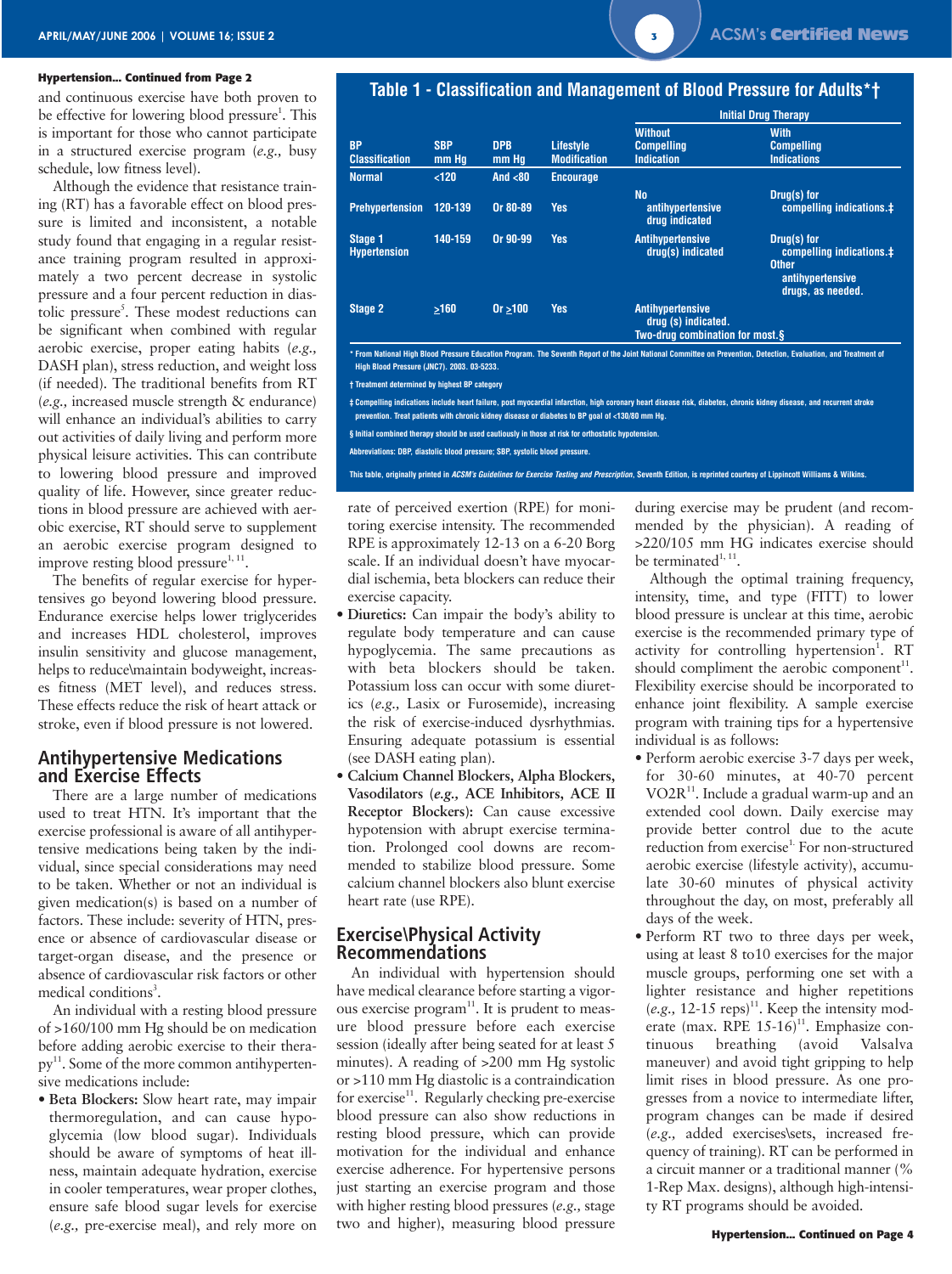### **Hypertension... Continued from Page 3**

- Perform flexibility exercise (static stretching) at least two days per week, preferably 5-7 days per week $^{11}$ . Perform a light aerobic warm-up prior to stretching.
- Continual life stress increases the risk of developing cardiovascular disease<sup>4</sup>. Stress, through a series of physiological interactions, can lead to increased blood pres $sure<sup>2,4</sup>$ . Stress management techniques can help reduce stress levels and in turn, blood pressure<sup>6</sup>. Some examples of stress management include regular exercise, deep breathing techniques, meditation, yoga, Tai Chi, and hobbies.

### **Eating for Blood Pressure Control**

The DASH Diet (Dietary Approaches to Stop Hypertension) has been shown to reduce elevated blood pressure and also reduce the risk of developing hypertension $8,10$ .

DASH is a combination diet that emphasizes fruits, vegetables (five to nine servings of fruits and vegetables per day), low fat dairy foods and is low in saturated fat, total fat, and cholesterol<sup>8,10</sup>. DASH includes plenty of whole grains, poultry, fish, nuts, and reduced amounts of red meats, sodium, sweets, and sugared beverages. Reducing dietary sodium is particularly important for HTN control \ prevention. Limiting sodium intake to no more than 2.3g (2300mg) per day can reduce systolic blood pressure by two to eight mm HG<sup>11</sup>. However, lowering sodium intake even more can have greater effects on blood pressure. A DASH - sodium eating plan that limits sodium intake to 1600 mgs/day has similar effects as single drug therapy<sup>7</sup>. Table 2 provides an example of DASH. DASH doesn't specify requirements for fat intake. However, heart healthy fats (*i.e.,* unsaturated fats) should be included in meal planning due to their beneficial effects on blood lipids and heart health. The DASH eating plan also can lower total cholesterol, low-density lipoproteins (LDLs), and homosysteine levels, favorably modifying overall cardiac risk (see recommended reading).

Limiting alcohol consumption to no more than two drinks per day in men and one drink in women and lighter persons can reduce systolic pressure by two to four mm  $HG^{11}$ . Excessive caffeine consumption should be avoided due to its acute affects on heart rate and blood pressure. Daily caffeine consumption should be kept in moderation (*e.g.,* one to two cups of coffee). Maintaining a normal bodyweight (*i.e.,* BMI 18.5-24.9 kgm2) is recommended for blood pressure control, since obesity is a prevalent risk factor for HTN<sup>7</sup>. Weight loss, when required, causes significant reductions in blood pressure. A 10 kg bodyweight loss can result in a systolic pressure reduction of approximately 5-20 mm  $HG^{7, 11}$ . Long-term weight loss is best accomplished

### **Table 2 - The DASH Eating Plan**

**This plan is based on a 2000 calorie diet. Depending on the individual's needs, the number of daily servings in a food group may vary from those listed.**

| <b>FOOD</b><br><b>GROUP</b>                               | <b>NUMBER OF</b><br><b>SERVINGS</b> | <b>SERVING</b><br><b>SIZES</b>                                                                                                                                                              | <b>HEALTHY</b><br><b>EXAMPLES</b>                                                                                                                | <b>SIGNIFICANT</b><br><b>NUTRIENTS</b>                |
|-----------------------------------------------------------|-------------------------------------|---------------------------------------------------------------------------------------------------------------------------------------------------------------------------------------------|--------------------------------------------------------------------------------------------------------------------------------------------------|-------------------------------------------------------|
| <b>Grains</b>                                             | $7 - 8$                             | 1 slice bread, 1/2 cup<br>cooked $(e.g.,$ hot grain<br>cereal, rice, pasta)<br>*1 oz. cold cereal (volume<br>varies based on the weight<br>of the cereal; range from<br>$1/2 - 1$ cup)      | <b>Whole grain</b><br>breads, rolls, pita,<br>cereals, oats, grits                                                                               | Energy, fiber,<br>magnesium                           |
| <b>Vegetables</b><br>(choose deep)<br>colored vegetables) | $4 - 5$                             | 1 cup raw<br>1/2 cup cooked<br>6 oz. vegetable juice                                                                                                                                        | <b>Tomatoes, peppers,</b><br>broccoli, spinach,<br>greens, beans,<br>squash, carrots                                                             | Potassium.<br>magnesium,<br>fiber, calcium            |
| <b>Fruits</b>                                             | $4 - 5$                             | 6 oz fruit juice,<br>1 medium fruit<br>$(e.g., 2-3$ inch orange),<br>1/4 cup dried fruit,<br>1/2 cup fresh, frozen<br>or canned fruit                                                       | Apricots, bananas,<br>dates, oranges,<br>grapefruit, mangoes,<br>melons, peaches,<br>pineapples, prunes,<br>raisins, strawberries,<br>tangerines | Potassium.<br>magnesium, fiber                        |
| Low fat or<br>non-fat dairy                               | $2 - 3$                             | 8 oz. milk, 1 cup yogurt,<br>1.5 oz. low fat cheese (if<br>needed substitute calcium<br>fortified soy or rice milk)                                                                         | Fat free or low fat<br>milk, buttermilk, yogurt,<br>part skim cheeses.<br>cottage cheese, puddings                                               | <b>Calcium</b><br>and protein                         |
| <b>Protein</b>                                            | 2 or less servings                  | 3 oz. cooked lean meat,<br>skinless poultry, fish,<br>whole eggs, egg whites<br>or egg beaters, soy in the<br>form of analogs, veggie<br>burgers, tofu can substitute<br>for animal protein | <b>Select only lean:</b><br>trim away visible<br>fats: broil. roast<br>or boil instead of<br>frying; remove<br>skin from poultry                 | <b>Protein and</b><br>magnesium                       |
| Nuts, seeds,<br>and lequmes                               | 4-5 per week                        | 1.5 oz. or 1/3 cup nuts,<br>1 oz. or 2 tablespoon<br>seeds, 1/2 cup lequmes                                                                                                                 | Almonds, filberts, mixed<br>nuts, peanuts, walnuts,<br>sunflower seeds, kidney<br>beans, lentils, black<br>beans, garbanzos                      | Energy,<br>magnesium,<br>potassium,<br>protein, fiber |

through modest decreases in calories consumed and increased physical activity, creating a daily and weekly caloric deficit.

### **Summary**

The fitness professional plays a critical role in the detection, treatment, and prevention of hypertension. First, checking patient's \ client's blood pressures on a regular basis is important. An estimated 30 percent of hypertensive individuals are undiagnosed<sup>7</sup>. Consistently elevated blood pressure readings can prompt an individual to see their physician for a possible diagnosis and medical treatment. Second, the fitness professional has frequent interaction with the person, coaching them along the way to a healthier lifestyle to prevent\control HTN, decrease their mortality rate, and enhance their quality of life.

### **References**

- 1. American College of Sports Medicine. Position Stand: Exercise and Hypertension. Med Sci Sports Exerc 2004; 36: 533-553.
- 2. Coumel P., Leenhardt A.: Mental activity, adrenergic modulation, and cardiac arrhythmias in patients with heart disease. Circulation 83 (suppl 4): 58-70, 1991.
- 3. Durstine J.L., Moore G.E. ACSM's Exercise Management for Persons with Chronic Diseases and Disabilities. 2nd ed. Human Kinetics, 2003; pp. 76-80.
- 4. Kaminsky L.A., K.A. Bonzheim, C. Ewing Garber, S.C. Glass, L.F. Hamm, H.W. Kohl III, and A. Mikesky (Eds.) ACSM's Resource Manual for Guidelines for Exercise Testing and Prescription, 5th ed. Baltimore: Lippincott Williams & Wilkins 2005, pp. 102-103, 179-187.
- 5. Kelley, G.A., and K.S. Kelley. Progressive resistance exercise and resting blood pressure: A meta-analysis of randomized controlled

trials. Hypertension, 35: 838-843, 2000.

- 6. Linden, W., Lenz, J.W. & Con, A.H. (2001). Individualized stress management for primary hypertension. Archives of Internal Medicine 161(8): 1071-1080.
- 7. National High Blood Pressure Education Program. The Seventh Report of the Joint National Committee on Prevention, Detection, Evaluation, and Treatment of High Blood Pressure (JNC7), 2003, 03-5233.
- 8. Sacks F., Svetkey L., Vollmer W., et al. Effects on blood pressure of reduced dietary sodium and the Dietary Approaches to Stop Hypertension (DASH) diet. DASH-Sodium Collaborative Research Group. N Engl J Med 2001; 344: 3-10.
- 9. Vasan R.S., Larson M.G., Leip EP, et al. Assessment of frequency of progression to hypertension in nonhypertensive participants in the Framingham Heart Study: A cohort study. Lancet. 2001; 358: 1682-1686.
- 10. Vollmer W., Sacks F., Ard J, et al. Effects of diet and sodium intake on blood pressure: Subgroup analysis of the DASH-sodium trial. Ann Intern Med 2001; 135: 1019-1028.
- 11. Whaley, M.H., P.H. Brubaker, and R.M. Otto (Eds.). ACSM's Guidelines for Exercise Testing and Prescription, 7th ed. Baltimore: Lippincott Williams & Wilkins 2005, pp. 22, 43-44, 154-160, 213-215, 220.
- Recommended Reading http://www.nhlbi.nih.gov/new/press/01-06-21.htm

### **About the Author**

*Paul Sorace, MS, ACSM RCEP, CSCS is the senior exercise physiologist for Private Lifestyle Management, LLC in Florham Park, NJ. Paul also conducts fitness seminars throughout the East Coast and he is a member of the ACSM Registered Clinical Exercise Physiologist Practice Board and the ACSM CCRB Publications Sub-Committee.* 

*Susan Kraus, MS, RD is the senior dietitian for Private Lifestyle Management, LLC in Florham Park,, NJ. Susan also is involved in many community-based outreach programs, where she lectures on nutrition management for healthy lifestyles.*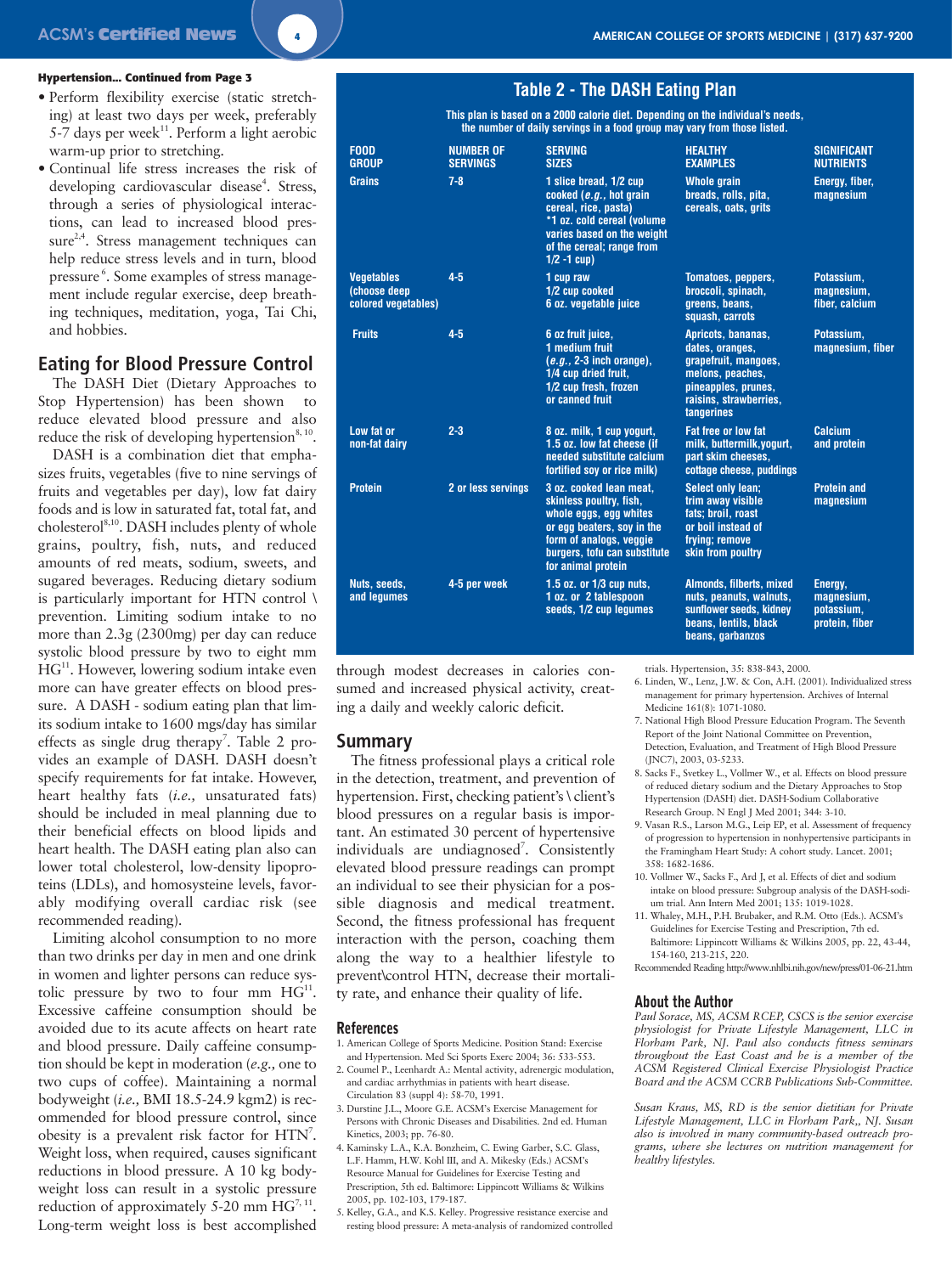# **Fitness, Physical Activity, and Inflammatory Markers for Cardiovascular Disease**

*Jonathan Myers, Ph.D. Matthew Lee, MS Cardiology Division Palo Alto Veterans Administration Health Care System and Stanford University, Palo Alto, CA*



In 1964, Luther Terry M.D., the U.S. Surgeon General, released a report from the Surgeon General's Advisory Committee on Smoking and Health. The report was based on more than 7,000 articles available at the time, and was America's first widely publicized official recognition that smoking led to cancer and other diseases. At approximately the same time, the American Heart Association (AHA) identified smoking, high blood pressure, and high cholesterol as the three "primary" risk factors for cardiovascular disease. Most Americans can identify these three as factors that lead to the development of cardiovascular disease. In the 40 years since the release of these two reports, epidemiologic research in the area of cardiovascular disease has evolved considerably; estimating an individual's risk for cardiovascular disease has become much more sophisticated. Dozens of clinical, historical, and exercise test variables have been applied using complex statistical models to estimate who, and to what extent, an individual is at risk for a cardiovascular event or mortality from cardiovascular causes. For example, we rarely speak any longer of simply "high cholesterol"; rather, "lipid disorders" are considered, which typically includes various lipid subfractions (LDL, HDL, total cholesterol, triglycerides, and lipoprotein a  $(lp(a))$ , along with several newer biomarkers in the blood that are related to cardiovascular risk.

Researchers who study cardiovascular disease have recently come to recognize that atherosclerosis is largely an inflammatory process. The "response to injury" hypothesis as a cause of atherosclerosis was first proposed more than 30 years ago, and suggests that damage to the arterial endothelium leads to lesions in

the artery and eventually to atherosclerotic plaques. In acute illness, inflammation serves an important role as a defense mechanism, but chronic inflammation can be harmful, contributing to a number of chronic diseases, including coronary artery disease. A pathogen commonly associated with respiratory infection, called chlamydia pneumoniae, is one of the important micro-organisms that appears to be responsible for causing injury to the endothelium, beginning the process that leads to atherosclerosis. An important feature of the inflammatory process is the recognition that circulating immune cells are recruited to the inflamed vessel by interacting with adhesion molecules, such as vascular cell adhesion molecule 1 (VCAM-1) and intercellular adhesion molecule 1 (ICAM-1), along with other proteins associated with the body's immune response.

Inflammation particularly occurs in areas where plaque is unstable, and it is now recognized that as many as 70 percent of myocardial infarctions occur in areas of "vulnerable plaque".<sup>1</sup> Stated differently, most heart attacks occur when the arterial wall becomes inflamed and subsequently vulnerable to cracking. This process leads to the abovementioned "response to injury"; a series of events that leads to atherosclerosis. A number of blood markers have been identified that are associated with inflammation, most notably white blood cell count, C-reactive protein (CRP), other proteins involved in the immune response, homocysteine, and fibrinogen.

The most widely studied inflammatory blood marker is CRP, which is a protein that has recently been shown to contribute directly to the atherosclerotic process.<sup>2</sup> Recent, large follow up studies have shown that elevated levels of CRP are associated with a higher risk of myocardial infarction, stroke, and mortality, both in healthy individuals and patients with existing cardiovascular disease.<sup>3</sup> The relationship between CRP and cardiovascular risk has consistently been shown to be independent of traditional risk factors such as smoking, hypertension, and lipid disorders. For example, Ridker *et. al.*,<sup>4</sup> observed that CRP added markedly to the prognostic power of traditional risk factors, and had twice the predictive value for cardiovascular events as the lipoproteins (LDL and HDL). Similarly, in the Physician's Health Study,<sup>5</sup> a randomized trial of health outcomes among U.S. physicians begun in 1982, the highest risk quartile for CRP was associated with a nearly threefold increased risk of sudden cardiac death when compared to subjects in the lowest quartile for CRP. Many studies published in recent years have shown that higher CRP levels are associated with risk factors that define the metabolic syndrome (abnormal blood glucose, obesity, low HDL, high triglycerides, hypertension and pre-hypertension).<sup>2,6,7</sup> Table 1 illustrates the normal and abnormal values for CRP based on these recent studies.<sup>8</sup>

### **Physical Fitness and Inflammation**

Several of the early epidemiologic studies in this area reported that the lowest CRP levels were observed in subjects with normal body weight, those who were most physically active, or both, when compared to overweight and/or inactive individuals. $9-12$  A number of more recent studies have focused on the association between inflammatory markers and fitness assessed by maximal exercise testing. Church and colleagues $^{13}$  studied 722 men as part of the Aerobics Center Longitudinal Study, and reported that CRP levels were 80% lower in the most fit group compared to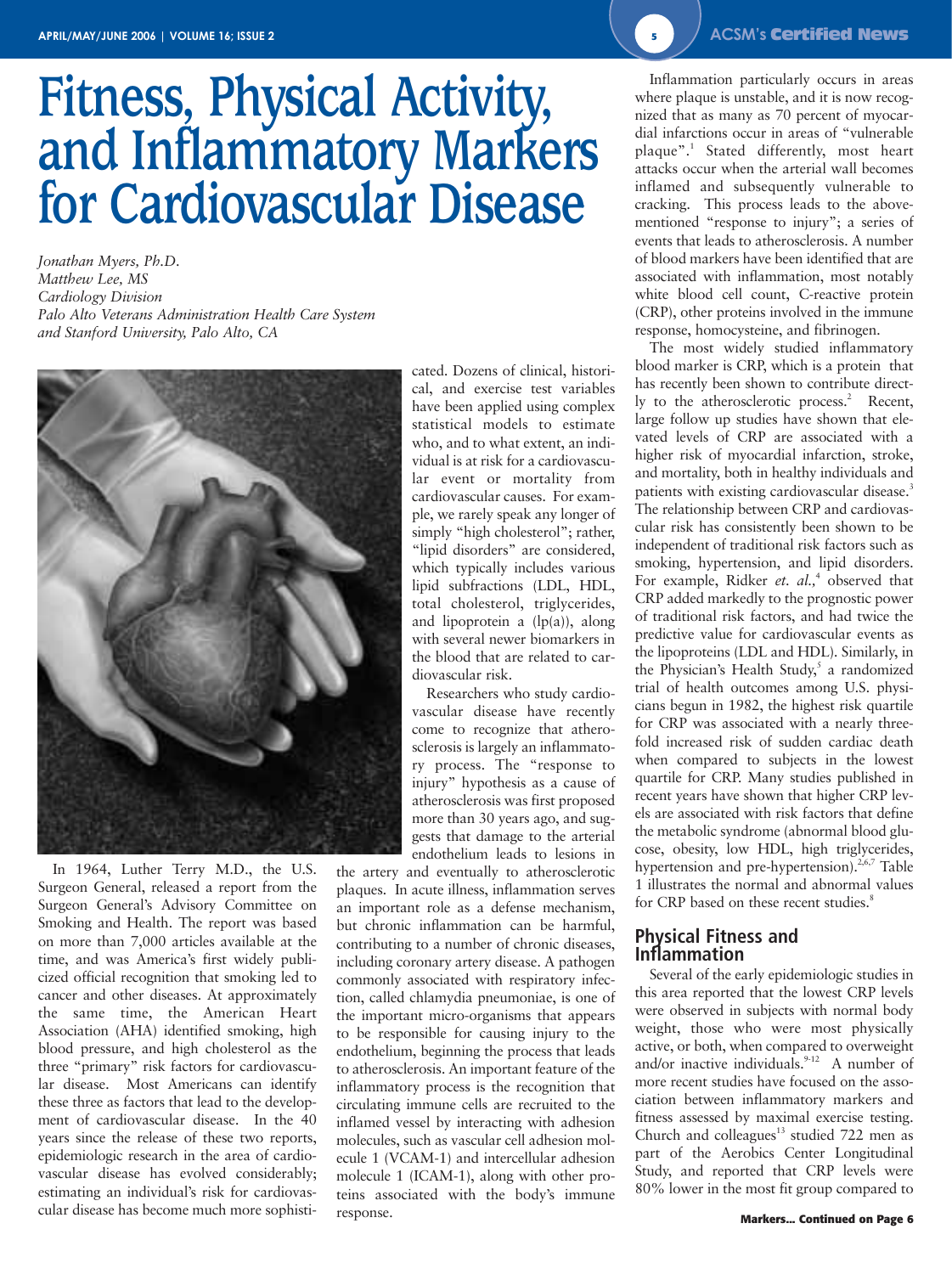### **Markers... Continued from Page 5**

the least fit group. Similarly, Aronson *et. al.,*<sup>6</sup> observed a strong inverse association between lower CRP levels and higher fitness among 1,640 men undergoing exercise testing as part of a preventive medicine evaluation. The effect of fitness was strongest among subjects with the metabolic syndrome, suggesting that the benefits of fitness may be most pronounced among individuals with insulin resistance.

As part of an activity participation survey, LaMonte et. al.,<sup>14</sup> studied 135 women and found that those with the highest level of fitness had 47 percent lower CRP levels when compared to those with the lowest fitness level. CRP levels were also proportionately higher as body mass index increased. In Japan, Ichihara and colleagues<sup>15</sup> studied 2,722 adults and reported that CRP was proportionately higher as the level of peak VO<sub>2</sub> was lower. Using the six major cardiovascular risk factors, CRP increased in accordance with the number of risk factors present.

A number of other studies have been published in recent years, and the inverse association between CRP and fitness has been highly consistent; these studies have included overweight and unfit children, elderly individuals, $^{16}$  diabetics, $^7$  and those with and without heart disease. $17$  The recent recognition that fitness is a more powerful predictor of survival than traditional risk factors and other exercise test variables<sup>18, 19</sup> may be explained in part by the strong, inverse association between fitness and inflammatory markers.

### **Physical activity and inflammation**

Acute exercise induces a transient inflammatory response, including heightened CRP concentration. This is most likely due to joint and muscle inflammation after vigorous activity. However, regular, sustained exercise has been demonstrated to suppress inflammation. This has been observed by studying inflammatory markers and physical activity patterns cross-sectionally, and also by measuring CRP before and after periods of training. Mattusch et. al.,<sup>20</sup> studied 12 runners before and after nine months of moderate training in preparation for the Cologne Marathon, during which subjects increased running distance from an average of 31 to 53 km/week. Following this training period, mean CRP decreased by 31 percent. Abramson and Vaccarino, $21$  in an analysis of 3,638 middle-aged or older healthy men in the National Health and Nutrition Survey III (NHANES III), reported a strong and independent association between higher physical activity patterns and level of CRP. Men who engaged in physical activity five times per week or more had 37 percent lower CRP levels than those who performed activity roughly once a week or less. In a more 50 percent lower than sedentary subjects. King *et. al.*,<sup>23</sup> reported lower levels of CRP and other inflammatory markers only among subjects who engaged in relatively vigorous activities (jogging and aerobic classes) compared to those participating in less demanding activities. Colbert and coworkers however,<sup>1</sup> reported that CRP levels were markedly reduced among those engaging in both larger and smaller volumes of physical activity com-

Because early studies in the area of inflammation and activity had focused on younger subjects exposed to high levels of training, several recent investigations have addressed older sedentary individuals or patients with existing cardiovascular disease. Such groups are actually more relevant in this context since they are at much higher risk for cardiovascular events. Milani et. al.,<sup>24</sup> studied 235 consecutive patients enrolled in a three month cardiac rehabilitation program, and compared their response to a group of control patients who did not undergo rehabilitation. Mean CRP levels decreased 36 percent among patients who participated in the rehabilitation program. More recently, Golhammer *et. al.,*<sup>25</sup> measured CRP levels before and after three months of rehabilitation in 28 patients with stable coronary artery disease, and observed a 48 percent decrease in CRP and similar reductions in other inflammatory markers following the training program. The latter two studies suggest that the effects of an exercise program on inflammatory proteins in patients with established cardiovascular disease are similar to those reported among younger, healthy individuals engaging in high levels of

pared to sedentary subjects.

training.

**Strategies for lowering CRP**

Currently, the primary treatment option for clinicians treating elevated CRP is therapy with the widely-used statin agents. Therapy with statins has been shown to reduce CRP by 20 to 30 percent, $^{2}$  and studies are currently underway to determine the impact of lowering CRP with statins in the absence of other clinical manifestations of cardiovascular disease.3 ACE-inhibitors and aspirin are also known to reduce inflammation, $26$  and these agents have been shown to be useful among individuals with high CRP levels. Smoking can be very hazardous to an area of vulnerable plaque; nicotine enhances inflammation by stimulating the release of additional proteins which can lead to rupture of the vulnerable area, contributing to a cascade of events in the vessel that leads to clotting. Diets high in whole grains and fiber and low in fat (10 to 15 percent) have been shown to reduce CRP

| <b>Rank</b>          |   | Quintile CRP Range |
|----------------------|---|--------------------|
| <b>Lowest Risk</b>   |   | $<$ 0.7 mg/L       |
| <b>Mild Risk</b>     | 2 | $0.7 - 1.1$ mg/L   |
| <b>Moderate Risk</b> | 3 | $1.2 - 1.9$ mg/L   |
| <b>High Risk</b>     | 4 | $2.0 - 3.8$ mg/L   |
| <b>Highest Risk</b>  | 5 | $3.9 - 15$ mg/L    |

and other inflammatory markers.<sup>27</sup> The fact that an exercise program in healthy adults or a cardiac rehabilitation program after a cardiac event has been shown to reduce CRP levels by >30 percent suggests that the effect of exercise is at least as strong, and possibly greater, than the effect of statin therapy. As a minimum, these studies underscore the recommendation that regular exercise should complement dietary counseling and lipidlowering therapy for patients with elevated CRP levels.

Why would higher levels of fitness or physical activity be associated with more favorable levels of inflammatory markers in the blood? This has not been clearly established, but several mechanisms have been proposed. Higher physical activity patterns and fitness are associated with lower levels of body fat and LDL-C, both of which have been suggested to be non-infectious triggers for elevated CRP.<sup>2, 9</sup> It has also been suggested that physical activity can reduce inflammation by improving insulin resistance, since several inflammatory markers are higher among insulin-resistant subjects.28 By promoting weight loss, circulating insulin levels are reduced, leading to a reduction in CRP. Physical activity also improves endothelial function, and endothelial cells are known to increase production of interleukins, important proteins involved in directing the immune response.<sup>29</sup>

### **What recommendations should be made to the public?**

The AHA does not currently recommend that all individuals routinely have a CRP evaluation. However, CRP should be considered any time an overall evaluation is performed to assess cardiovascular risk. It is now common for many clinicians to simply include analysis of CRP when blood is drawn routinely to assess cholesterol levels, since this minimizes cost and obviates the need for an additional blood draw. The AHA has specifically recommended the evaluation of CRP for individuals at intermediate or high risk for cardiovascular disease (*e.g.,* those with other risk factors or a Framingham score ≥10 percent five-year risk), and has also recommended CRP analysis for those with a previous myocardial infarction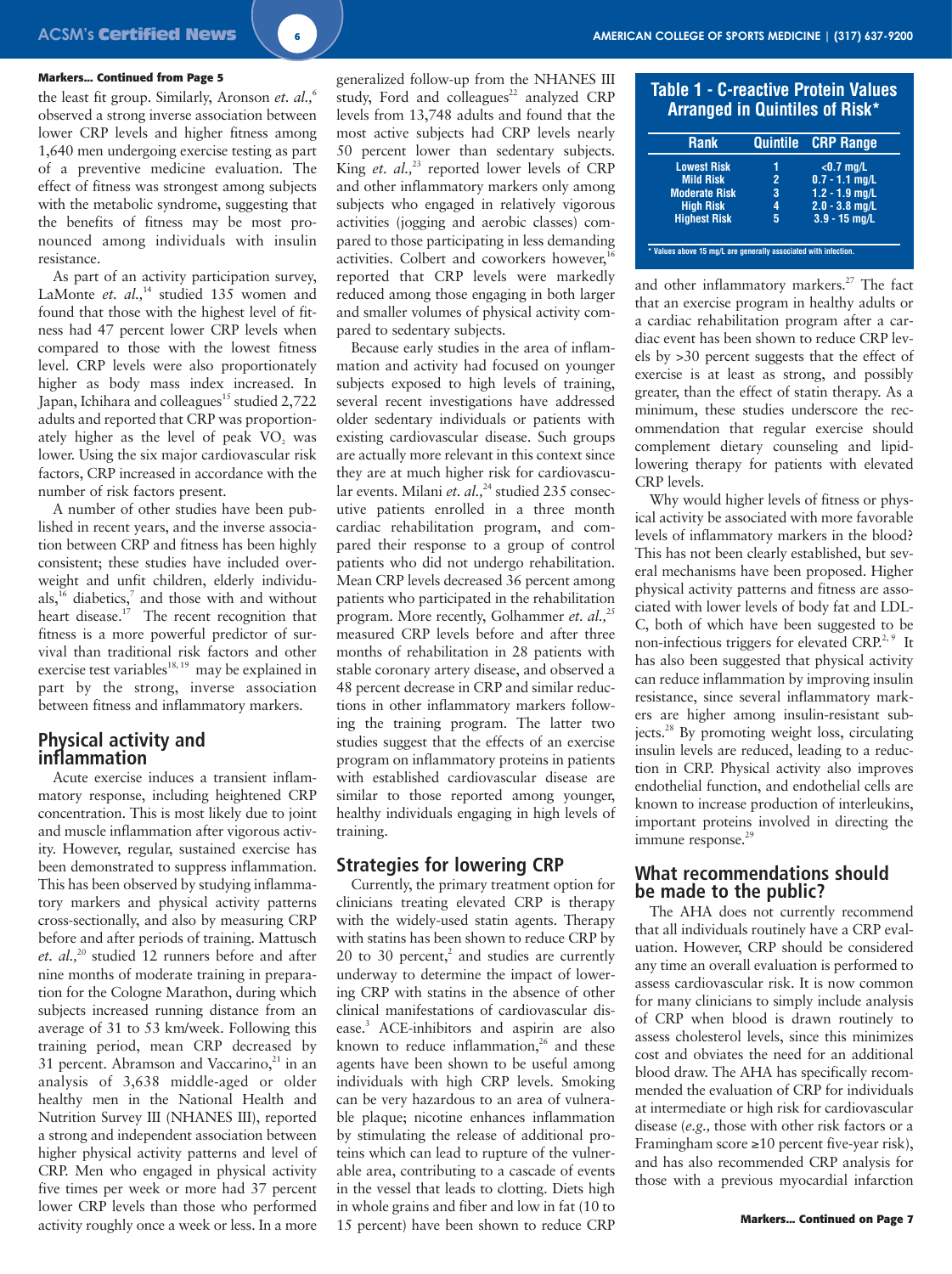### **Markers... Continued from Page 6**

and anyone admitted to the hospital with chest pain.

The addition of CRP to a standard screening evaluation for cardiovascular risk can provide a simple and inexpensive way to improve the estimation of risk. For individuals who have abnormal CRP levels, preventive strategies can be initiated. Fortunately, the best ways to lower CRP are the same as those already known to lower overall cardiovascular risk; aside from increasing physical activity, these include reducing saturated and trans fat intake, stopping smoking, and control of blood lipids, hypertension, weight, and blood glucose levels. The knowledge that an individual's CRP level is high is an additional reason to encourage them to increase their physical activity. Because cardiovascular disease is increasingly recognized as an inflammatory process, it is reasonable to suggest that regular exercise helps to prevent heart disease by reducing inflammation.

### **References**

- 1. Naghavi M, Libby P, Falk E, et al. From vulnerable plaque to vulnerable patient: a call for new definitions and risk assessment strategies: Part I. Circulation. Oct 7 2003;108(14):1664-1672.
- 2. Yeh ET, Willerson JT. Coming of age of C-reactive protein: using inflammation markers in cardiology. Circulation. Jan 28 2003;107(3):370-371.
- 3. Ridker PM. High-sensitivity C-reactive protein and cardiovascular risk: rationale for screening and primary prevention. Am J Cardiol. Aug 21 2003;92(4B):17K-22K.
- 4. Ridker PM, Glynn RJ, Hennekens CH. C-reactive protein adds to the predictive value of total and HDL cholesterol in determining risk of first myocardial infarction. Circulation. May 26 1998;97(20):2007-2011.
- 5. Albert CM, Ma J, Rifai N, Stampfer MJ, Ridker PM. Prospective study of C-reactive protein, homocysteine, and plasma lipid levels as predictors of sudden cardiac death. Circulation. Jun 4 2002;105(22):2595-2599.
- 6. Aronson D, Sella R, Sheikh-Ahmad M, et al. The association between cardiorespiratory fitness and C-reactive protein in subjects with the metabolic syndrome. J Am Coll Cardiol. Nov 16 2004;44(10):2003-2007.
- 7. McGavock JM, Mandic S, Vonder Muhll I, et al. Low cardiorespiratory fitness is associated with elevated C-reactive protein levels in women with type 2 diabetes. Diabetes Care. Feb 2004;27(2):320-325.
- 8. Rifai N. C-reactive protein and coronary heart disease: diagnostic and therapeutic implications for primary prevention. Cardiovasc Toxicol. 2001;1(2):153-157.
- 9. Barinas-Mitchell E, Cushman M, Meilahn EN, Tracy RP, Kuller LH. Serum levels of C-reactive protein are associated with obesity, weight gain, and hormone replacement therapy in healthy postmenopausal women. Am J Epidemiol. Jun 1 2001;153(11):1094-1101.
- 10. Esposito K, Pontillo A, Di Palo C, et al. Effect of weight loss and lifestyle changes on vascular inflammatory markers in obese women: a randomized trial. Jama. Apr 9 2003;289(14):1799-1804.
- 11. Forouhi NG, Sattar N, McKeigue PM. Relation of C-reactive protein to body fat distribution and features of the metabolic syndrome in Europeans and South Asians. Int J Obes Relat Metab Disord. Sep 2001;25(9):1327-1331.
- 12. McLaughlin T, Abbasi F, Lamendola C, et al. Differentiation between obesity and insulin resistance in the association with Creactive protein. Circulation. Dec 3 2002;106(23):2908-2912.
- 13. Church TS, Barlow CE, Earnest CP, Kampert JB, Priest EL, Blair SN. Associations between cardiorespiratory fitness and Creactive protein in men. Arterioscler Thromb Vasc Biol. Nov 1 2002;22(11):1869-1876.
- 14. LaMonte MJ, Durstine JL, Yanowitz FG, et al. Cardiorespiratory fitness and C-reactive protein among a triethnic sample of women. Circulation. Jul 23 2002;106(4):403- 406.

15. Ichihara Y, Ohno J, Suzuki M, Anno T, Sugino M, Nagata K. Higher C-reactive protein concentration and white blood cell count in subjects with more coronary risk factors and/or lower physical fitness among apparently healthy Japanese. Circ J. Jul 2002;66(7):677-684.

**For a complete list of references, please e-mail certification@acsm.org.**

### **About the Authors**

*Jonathan Myers, Ph.D., FACSM, is a Health Research Scientist at the VA Palo Alto Health Care System and a Clinical Associate Professor at Stanford University. He currently chairs the ACSM CCRB Publications Subcommittee.*

*Matthew Lee, MS, is a graduate student at Boston University School of Public Health and Division of Graduate Medical Sciences.*



### **Staying up to date with the ACSM Calendar of Events**

Find the latest continuing education information in the ACSM Calendar of Events at www.acsm.org. Select "Education and Continuing Education and Calendar of Events."

## **Ready for Another Peak Experience?**



ake your career, experiences, and learning to new heights! Learn from other distinguished experts in a program that contains the highest quality basic science, applied science, and clinical sports medicine sessions. And while you're in Denver, treat yourself to its many attractions, including Coors Field, the home of the Colorado Rockies, or a visit to one of Denver's many line restaurants or pizz clubs.

For more information, go to www.acsm.org or call 317-637-9200 (ext. 135).

ACSM Denver 2006

**AMERICAN COLLEGE** of SPORTS MEDICINE 53rd Annual Meeting May 31-June 3, 2006

ETWORKING AND SOCIAL!

### **STREAMLINED SESSIONS**

This meeting is streamlined from four days to three and one-half days! Also the session tenuths have been streamlined so you can choose trom more programming available in more concise formats.

RENDE SIN LICENSED AND ARRESTS OF THE DEVICE HERE CONDITIONS MORTER BURGLE

ADVANCE PROGRAM NOW AVAILABLE . VISIT WWW.ACSM.ORG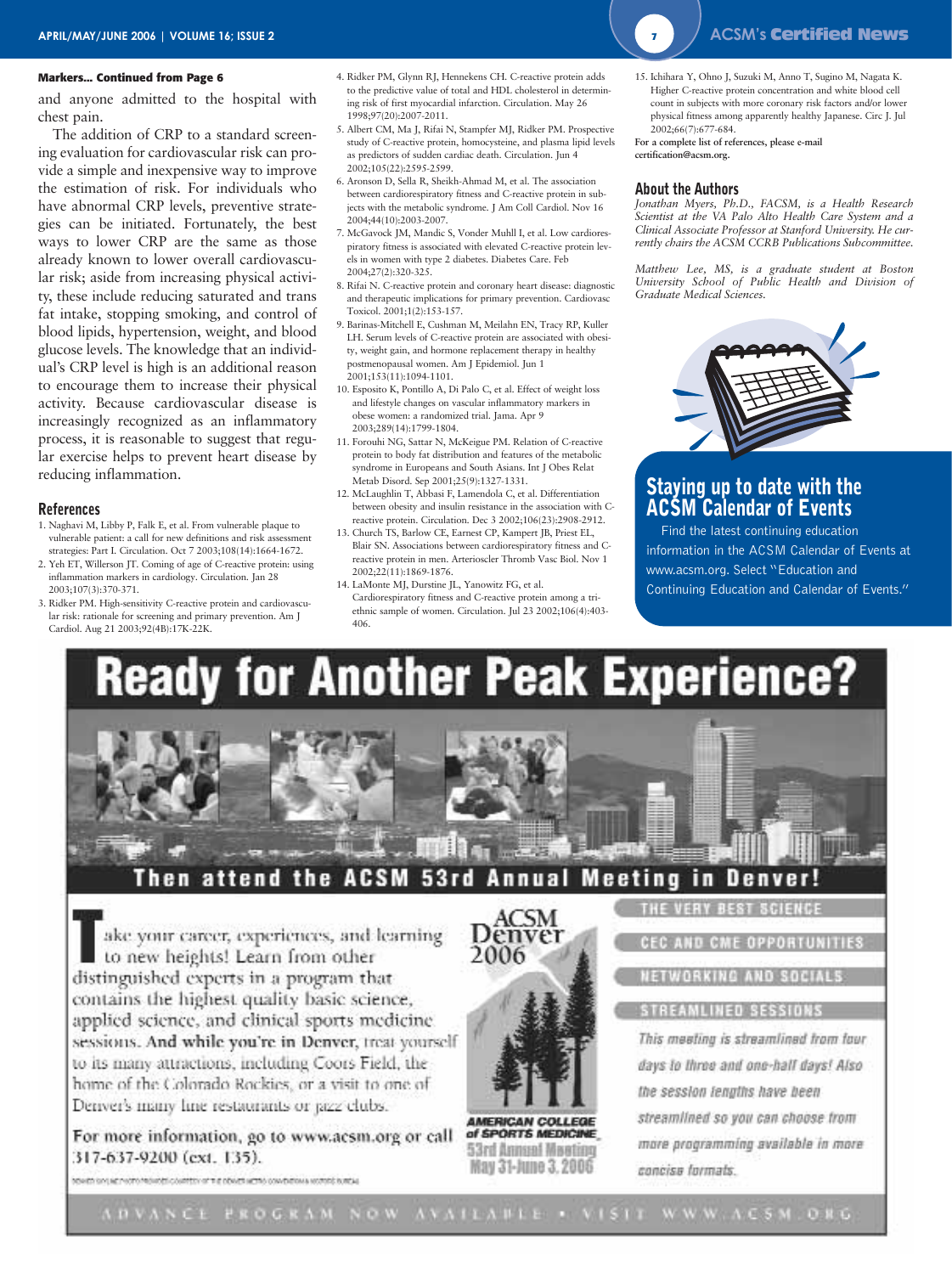**Coaching News**

### **Personal Training Plus Wellness Coaching: A Powerful Combination**



This is the eleventh edition of the Coaching News column, sponsored by Wellcoaches Corporation in alliance with ACSM, and it appears regularly in *ACSM's Certified News*.

After twelve years of working in the clinical arena, while spending a portion of my time as a personal trainer and strength coach, I decided two years ago that it was time to work full time as an entrepreneur. With my certification as a wellness coach, I'm able to combine personal training with coaching in a way that is not only very unique in the fitness business, but also highly effective.

I have never felt more fulfilled in my work, and my clients have never accomplished more. Yes, I have matured over the years, and have learned a great deal from experience, but wellness coaching has added a whole new dimension to my fitness business.

I often describe the wellness coaching I do as business and/or life coaching disguised as wellness coaching. As fitness professionals we are well aware that in order for someone to be successful in their pursuit of sound health and wellness, success is often determined by their ability to balance all aspects of their lives carefully and consciously. So very often, we are strategizing with our patients and clients through all aspects of their lives so that they can not only find the time and energy to exercise and eat right, but so that they discover why they might be struggling.

I always felt that there were many coaching themes in the work that I was doing, but until I went through the process of becoming a wellness coach, I never realized how much more I could help people by simply becoming more of a coach and less of a teacher throughout the process.

Coaching, as it turns out, is very different from what we do as trainers, because we are taking ourselves out of the role of teacher and instructor and into the role of guide and coach. And there is no limit to the techniques and strategies that can be used as a coach to help guide someone to long-lasting solutions. The true beauty is that your approach will always be slightly different than mine, because as coaches we are all unique in our approach to combining the art and science of coaching.

Combining coaching with personal training has allowed me to do the teaching necessary to design effective exercise programs, while also providing the space and time necessary to listen, guide, problem-solve, and strategize with clients about how to make all of it work. People love this opportunity, and they all feel that this is what they truly need to be successful. Their results are proof that it works.

Here is one example of what I'm talking about… (more examples posted at www.thefitnessnomad.com)

His name is Mike and he's 34 years old with two small children less than 10 years old. He's still married to the love of his life, but has become somewhat disconnected with her. After all, she is a full time lawyer too, and having children will challenge even the best of marriages. I know that story well with two of my own.

Mike's workload is at least double that of the average person, but he's in debt, has just started his own law firm, and can't afford to hire the help he needs in his office. So he just grinds it out, because he's not the kind of guy who is used to putting himself first. Though he knows he needs to take better care of himself, he is so deep into his situation, that he doesn't even know where to begin.

He wants to quit smoking, but has become reliant on the nicotine for alertness during his late night work. The cigarettes also feel to him like a necessary vice since there is almost nothing left in his life for him personally at this point.

He wakes up tired every day, doesn't eat or drink much until dinner time, and works in an

environment at the office and in the courtroom that demands his optimal performance at all times. Somehow, he's getting it all done, but he is aware that he's struggling, which is why he made the decision to hire me.

Mike and I decided that two sessions per week for three months was a good start (one coaching session and one training session). And though it was a challenge, he made time in his schedule for both and didn't miss any of them.

Four months later Mike doesn't need coaching more than once a month, and even though his workload has not really changed, he has found time for exercise, is eating during the day, drinking more water, and working all night only when absolutely necessary, instead of relying on this as a solution.

It's worth noting that Mike had suffered a serious back injury about a year before coming to see me, and had tried to begin an exercise program on his own, but his back pain and spasms wouldn't allow him to be consistent. Working with me as his trainer, we were able to address this problem and prevent his back from limiting his performance.

Mike reports that he is feeling much better, has more energy, and has begun formulating a better plan for his workload. This has given him new hope. Mike's life is more balanced, and he now sees me only twice per month, mostly for exercise, and we perform isolated coaching sessions on an as needed basis, either in person or over the telephone.

Having a coach provides a level of support that is often missing in people's lives. Combining the coaching support with personal training has allowed me to help my clients create lasting change and transform their lives. Combining personal training + coaching is the next big thing in fitness — not only for our clients, but also for our personal transformation as fitness professionals.

This article was written by John Ashworth, based in Madison, WI. John is a personal trainer, wellness coach, and entrepreneur. His credentials include ACSM Certified Exercise Specialist, NSCA Certified Strength & Conditioning Coach, and a wellness coach certification. John recently founded two companies: www.ExerciseCareers.com and www.TheFitnessNomad.com. He also runs the Wellcoaches job board at www.WellnessCoachCareers.com.

Go to www.wellcoach.com for more information on Wellcoaches and its coach training and certification programs for health and fitness professionals.

The Coaching News column is sponsored by Wellcoaches Corporation, the leader in health, fitness, and wellness coach training and delivery of wellness coaching services, in partnership with ACSM. To learn more about this topic or other topics on coaching health, fitness, and wellness, visit www.wellcoach.com.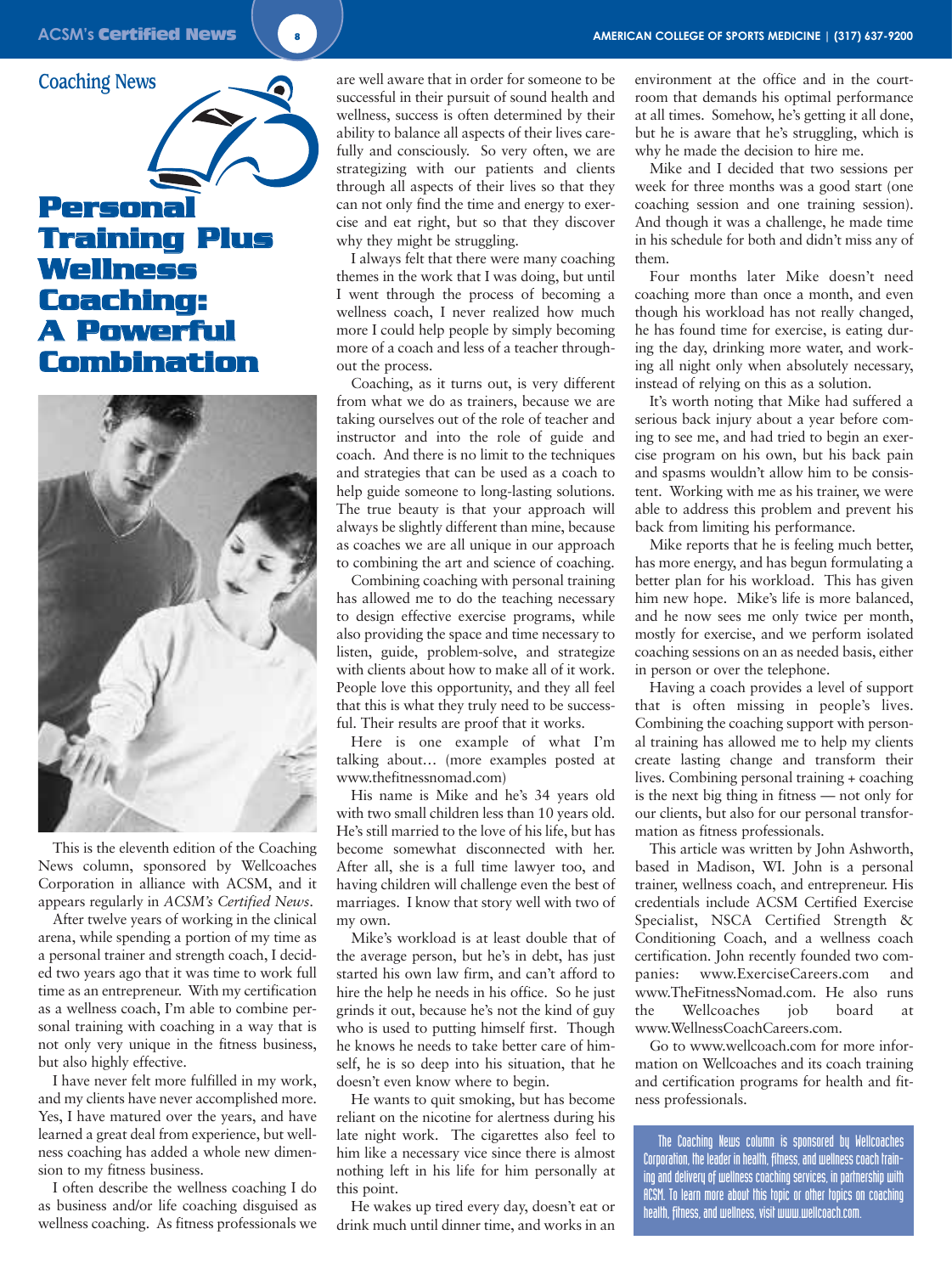# **Metabolic Syndrome: Fast Track to the End of the Road**

*Barbara Hogan, M.Ed. and Matt Owings, M.S.*



Metabolic Syndrome (MetS) has been described as an epidemic, a national "crisis" and an alarming trend.

Urgent action is needed to reverse and prevent MetS and Fitness Professionals (FP) should be in "alarm mode" in fighting obesity, diabetes and other diseases that are closely associated. This article will discuss the Metabolic Syndrome and explain why it is important for FP to learn more about this lifethreatening condition. If there ever was a need to have an emergency call for action in our profession, this is it.

### **Introduction to the metabolic syndrome**

The MetS may appear to be current news but it was first introduced in 1923, when E. Kylin described a syndrome involving hypertension, hyperuricaemia (too much uric acid in the blood), and hyperglycemia.<sup>12</sup> Sixty five years later, Gerald Reaven, M.D., introduced the concept of insulin resistance during his 1988 Banting Lecture at the annual meeting of the American Diabetes Association.<sup>15</sup> He labeled the condition "Syndrome X," but it is also known as the Metabolic Syndrome (MetS) and the Insulin Resistance Syndrome (IRS).

### **Definitions and Descriptions**

MetS is defined as a combination of three or more of the following factors:<sup>16</sup>

- Large waist circumference (>40 inches in men, >35 inches in women)
- Blood Pressure > 130/85 mm Hg or on medication
- Elevated triglycerides (<150 mg/dL) or on medication
- Low HDL cholesterol (<40 mgs/dL in men, <50 mg/dL in women) or on medication
- Elevated fasting blood glucose 100- 125 mg/dl or on medication

Notice that four of these five markers are listed as primary risk factors for cardiovascular disease in *ACSM's Guidelines for Exercise Testing and Prescription*, Seventh Edition. Of these five factors, large waist circumference

is the chief predictor of the MetS.<sup>17</sup>

**Insulin resistance** is the diminished ability of cells to respond to insulin's signal to transport glucose (sugar) from the bloodstream into muscle and other tissues.

**Body weight classification of normal, overweight, or obese** is determined by the body mass index (BMI) as follows:

- BMI  $18.5 24.9$  = normal
- BMI 25-29.9 = overweight
- $BMI \geq 30 = obese$

In *ACSM's Guidelines for Exercise Testing and Prescription*, Seventh Edition, BMI>30 is identified as a primary risk factor for cardiovascular disease. However, BMI does not account for body composition. Some individuals who are well-trained strength/power athletes such as bodybuilders or football players may have BMIs>30 with high fitness levels and low percent body fat. Likewise, there are individuals who have BMIs<25 who have poor fitness levels and relatively high percent body fat. Population-wide, there are few

individuals who fit either of these descriptions<sup>5</sup>. The vast majority of individuals whose BMI exceed 30 are, in fact, obese. With few exceptions, BMI is a valid assessment of obesity in the general population.

Clients with the MetS generally exhibit android obesity or "apple-shape," where much of their fat mass is concentrated around the waist. Android obesity is more strongly associated with cardiovascular disease risk than is lower-body or gynoid obesity, the "pear-shaped body."5

Take an opportunity during the initial consultation with your clients to explain the risks associated with android obesity. This discussion could prove to be a "turning point" for your client leading to health benefits that could potentially last a life-time.

### **Prevalence**

Immediate action for treating the MetS is important because it is associated with an increased risk of Type 2 Diabetes, cardiovascular disease, and premature mortality. Currently, 64.5 percent of U.S. adults, age 20 years and older, are overweight and 30.5 percent are obese, according to the Department of Health and Human Services<sup>8</sup>. Since overweight and obese individuals are at higher risk of having the MetS, the implications are important for the FP to note.

Ford et al. estimated that 47 million or 25 percent of U.S. adults have the MetS.<sup>8</sup> Some experts estimate that at least half of persons over age 60 meet the criteria for the MetS. Young Americans are also at risk. A recent analysis found that about 30 percent of overweight adolescents have the MetS.<sup>2</sup> Prevalence rates also differ across ethnic groups. The highest overall prevalence is found in Mexican Americans (32 percent), who make up a rapidly growing segment of the U.S. population<sup>7</sup> The lowest prevalence is among whites (23.8 percent), African Americans (21.6 percent) and people reporting an "other" race or ethnicity (20.3 per $cent)^8$ .

### **MetS, CVD, and Physical Activity**

Men who have the MetS are 29 percent more likely to die of any cause and 89 percent more likely to die of CVD than men without the condition.<sup>11</sup> The risk of having the MetS is higher in those with lower levels of cardiorespiratory fitness. In 2004, The Aerobic Center Longitudinal Study<sup>10</sup> provided data indicating that cardiorespiratory fitness strongly protects against CVD and mortality in individuals with the MetS. Between 1979 and 1995, 19,223 men (average age = 43), completed a maximum stress test on a treadmill and were screened for CVD, stroke, and cancer.

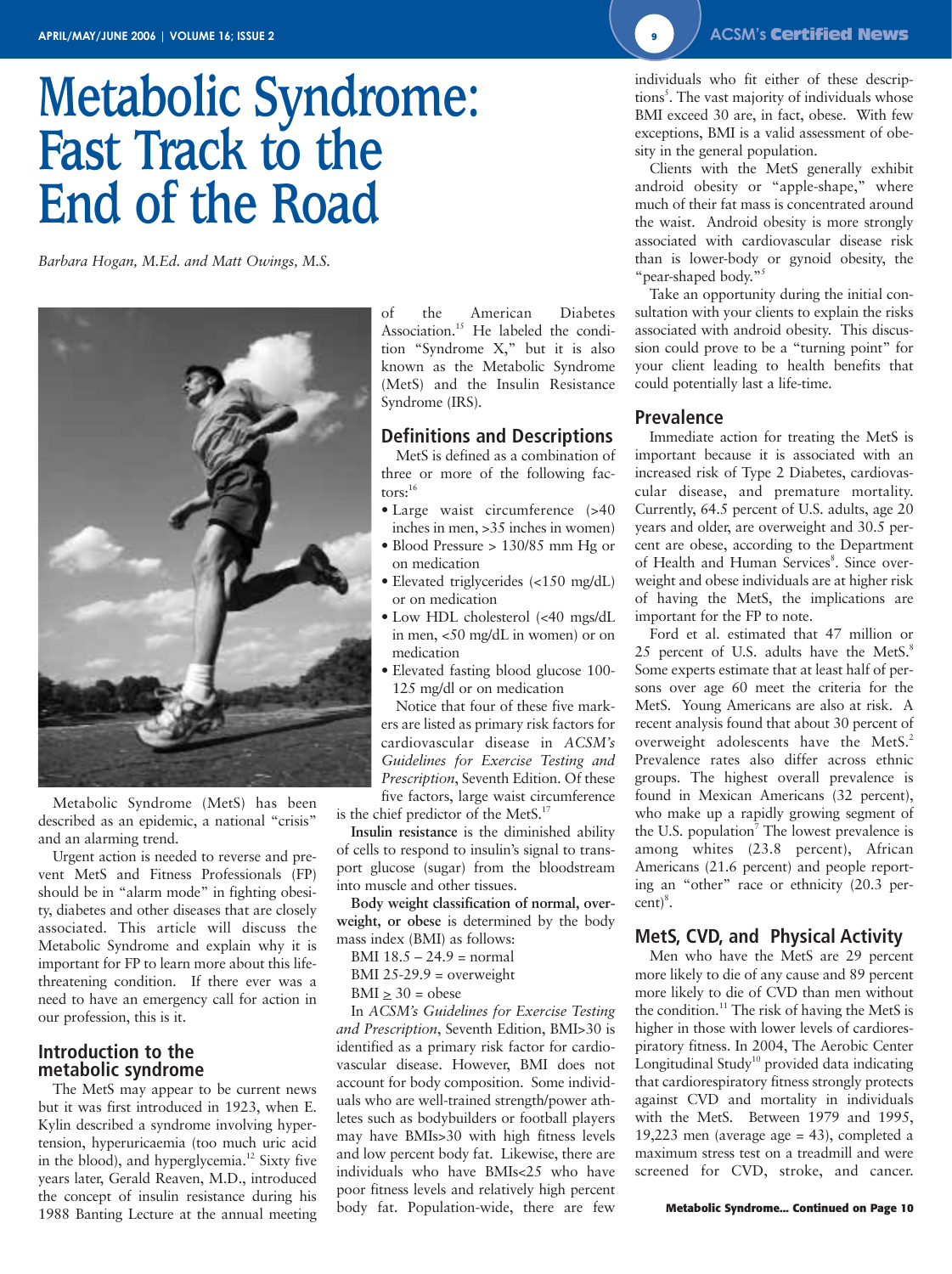### **Metabolic Syndrome... Continued from Page 9**

Participants were assigned to either unfit or fit categories. Men in the lower quintile (20 percent) were classified as least fit, whereas men in the upper four quintiles (80 percent) were classified as most fit. Of the 19,223 participants, there were 15,466 healthy men (80.5 percent) and 3,757 men with the metabolic syndrome (19.5 percent). A total of 480 deaths (161 due to CVD) occurred; 5.5 percent of men with the MetS died during this period while only 1.6 percent of men without the MetS died. However, after adjustment for fitness level, the difference in mortality was not different between those with and without MetS, suggesting that fitness had a protective effect on mortality.

### **Recognizing the MetS Client**

As stated earlier, abdominal obesity is the first and most important clue that a client may have the MetS. In *ACSM's Guidelines for Exercise Testing and Prescription*, Seventh Edition, primary risk factors for cardiovascular disease include: a waist girth of 40 inches for men and 35 inches for women, a BMI >30, a waist to hip ratio of >0.95 in men and >0.86 in women, and sedentary lifestyle.

When clients first meet with a health and fitness professional, they often have little knowledge about their primary risk factors such as fasting glucose, blood pressure, or blood lipids. According to ACSM's risk stratification, individuals with two of the following signs and symptoms are classified as high risk for cardiovascular disease and should be referred to a physician before beginning an exercise program: the presence of a BMI >30, a large waist circumference (> 40 in. in men and >35 in. in women), a waist to hip ratio of >0.95 in men or >0.86 in women, and/or a sedentary lifestyle

"Vigorous physical activity" is defined as an intensity >60% VO*2max*, which is attainable for many clients during brisk walking. Avoid using the term "vigorous" when talking to the client about the initial program because of the possible negative connotation of the word. In place of vigorous, use less threatening words, such as suitable, appropriate, or moderate. Remember, many sedentary people associate exercise with pain, so it is important to create dialog that is psychologically comfortable for them. In addition, it is critical for the FP to record and carefully evaluate any information provided by the physician before initiating a program.

### **Exercise Recommendations for the MetS Client**

It has been established that sedentary lifestyle and poor cardiorespiratory fitness increase the risk for the MetS. In fact, Lakka *et. al.,* found that men who spent less than one hour per week in physical activity were 60 percent more likely to have the MetS than men who spent three or more hours per week involved in physical activity. The same study found that men who had VO*2max* values less than 29 mL $\cdot$ kg<sup>-1</sup> $\cdot$ min<sup>-1</sup> were seven times more likely to have the MetS than men who had a VO<sub>2max</sub> greater than 35 mL•kg<sup>-1</sup>•min<sup>-1 10</sup>.

Fortunately, endurance training has been shown to reverse risk markers associated with MetS. Evidence from the HERITAGE study indicated that after 20 weeks of endurance training, 30 percent of subjects who originally had MetS no longer met the criteria for the MetS<sup>11</sup> Lakka *et. al.*, suggest that exercise intensity prescribed for the client with the syndrome should be set at 4.5 METs or higher. For example, the ACSM metabolic equations associate 4.5 METs with treadmill walking at 3.0 mph and a 3 percent grade.

In addition to endurance training, resistance training is recommended since strength has been shown to be inversely associated with the presence of the MetS<sup>9</sup>. In normal weight men, those with the highest strength to weight ratio in the bench press and leg press were 44 percent less likely to develop the MetS than individuals with the lowest strength to weight ratio<sup>9</sup>. Similarly, in overweight men, those with the highest strength to weight ratio were 39 percent less likely to develop the MetS than those with the lowest strength to weight ratio<sup>9</sup>.

For the client with hypertension, circuit weight training is the resistance training prescription of choice<sup>13</sup>. Circuit training should consist of 8-10 exercises targeting major muscle groups. The load at each exercise station should be 40-60 percent of the client's estimated 1-RM for that exercise. The client should move through the circuit spending a specified amount of time at each station and moving on to the next after 30-45 seconds of recovery. The circuit should begin with large muscle groups and progress to smaller muscle groups. The client may repeat the circuit multiple times. Appreciable gains in both cardiovascular and muscle conditioning result from this type of training. Heavy lifts such as 1- RM testing or sets with loads >70 percent of the estimated 1-RM are not recommended.

A report by Cruz and Goran<sup>3</sup> proposed that programs for children and adolescents with the MetS should include non-weight bearing strength training, especially for those who are overweight or obese. For example, use the seated leg press machine in place of standing squats or lunges. Keep in mind that for this age group, all interventions should focus on insulin resistance, since it appears to be the underlying cause of the MetS, as opposed to programs that primarily target weight loss<sup>4</sup>.

To summarize, a progressive endurance exercise program as described in *ACSM's Guidelines for Exercise Testing and Prescription* is appropriate. Duration per session should begin with 20 minutes and progress to 60 minutes over a six-month training period. Similarly, intensities might begin at 40-60 percent VO*2max* and progress over a six-month period. After initial conditioning, occasional bouts of intensity at 80- 85% VO*2max* may be added. Circuit resistance training should be incorporated into the routine 2-3 times a week with loads of 40-60 percent of estimated 1-RM. Emphasis should be focused on time spent per set, rather than load lifted. The FP should set specific guidelines for the client in this type of training, especially if the client works out independently two or more times per week. If the client has a detailed written plan to follow, the chances of a successful workout are enhanced.

Finally, the FP should emphasize exercise consistency and ensure that the client understands that the presence of the MetS increases their risk for Type 2 Diabetes and all of its symptoms, including increased risk for cardiovascular disease, renal disease, and erectile dysfunction<sup>6</sup>.

### **Conclusions**

Understanding the MetS is more than simply comparing body types as either apples or pears. It is a complex condition that involves many physiological, metabolic, nutritional, hormonal, and psychological interactions. We have addressed one aspect of intervention — physical activity. There is no quick solution or magic pill, but getting more people to engage in physical activity will certainly be helpful.

### **About the Author**

*Babs Hogan has a master's degree in kinesiology and twenty-two years' experience as a personal trainer. She is the Executive Director and writer for the Public Health International Association. In addition, she also writes articles for several university Web sites and various magazines. She is a frequent guest speaker at spas and fitness clubs throughout Texas. Babs is currently ACSM Health & Fitness Instructor® certified. E-mail: bhogan@hsc.unt.edu*

*Matt Owings, M.S., C.S.C.S. Matt has worked in health, fitness and athletics for the past fourteen years as a lecturer and coach at the University of Texas at Tyler and as a personal trainer. Matt is currently a doctoral student in the School of Biomedical Sciences, Department of Integrative Physiology, at the University of North Texas Health Science Center in Ft. Worth, Texas. E- mail: jowings@hsc.unt.edu*

### **References**

- 1. American College of Sports Medicine. ACSM's Guidelines for Exercise Testing and Prescription, 7th edition. Philadelphia, PA: Lippincott, Williams and Wilkins, 2006.
- 2. Cook, S., Weitzman, M., Auinger, P. Prevalence of a Metabolic SyndromePhenotype in Adolescents. Archives Pediatric Adolescent Medicine. 157:821-827, 2003.
- 3. Cruz, M., Goran, M. The Metabolic Syndrome in Children and Adolescents. Current Diabetes Reports. 4:53–62, 2004.
- 4. Cruz, M., Weigensberg, M., Huang, T. The metabolic syndrome in overweight Hispanic youth and the role of insulin sensitivity. Journal of Clinical Endocrinological Metabolism, 89(1):108–113, 2004.
- 5. Dalton, S., Overweight and Weight Management. Gaithersburg, Maryland. Aspen Publishers, Inc., p.28, 1997.

**Metabolic Syndrome... Continued on Page 12**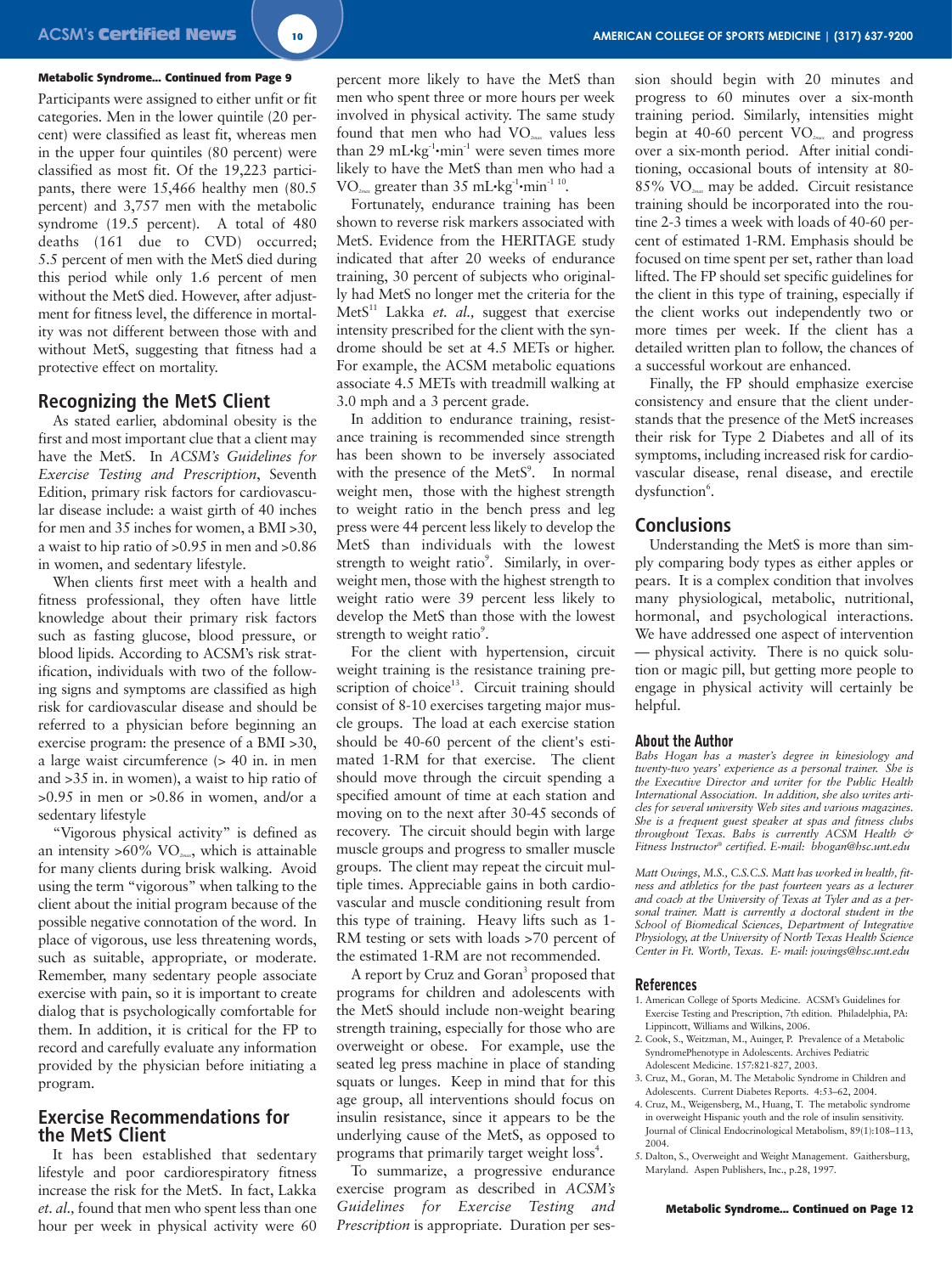### **April/May/June Continuing Education Self-Tests**

### **Credits provided by the American College of Sports Medicine • CEC Credit Offering Expires June 30, 2007**

**SELF-TEST #1 (1 CEC):** The following questions were taken from "Lifestyle Management of Hypertension" published in this issue of ACSM's Certified News, pages 2-4. 1. Which of the following is classified as

prehypertension?

- A. 140/90 mm Hg B. 120/90 mm Hg
- 
- C. 130/82 mm Hg
- D. 140/82 mm Hg

with hypertension from a single endurance exercise session or regular aerobic training is approximately

for systolic and diastolic blood pressures.

- A. 2-3 mm Hg
- B. 4-5 mm Hg
- C. 8-10 mm Hg
- D. 5-7 mm Hg
- 3. Which of the following medications slows heart rate and may impair thermoregulation?
	- A. ACE Receptor Blockers
	- B. Beta Blockers
	- C. Diuretics
	- D. Alpha Blockers

4. The duration of aerobic physical activity designed to reduce blood pressure should total at least \_\_\_\_\_\_.

- A. 20 minutes
- B. 45 minutes
- C. 30 minutes
- 
- D. 60 minutes
- 5. The DASH eating plan consists of plenty of
	- and reduced amounts of
	- A. Whole grains\sodium
	- B. Whole grains\fruits
	- C. Fruits\whole grains
	- D. Red meat\sodium

**SELF-TEST #2 (1 CEC):** The following questions were taken from "Fitness, Physical Activity, and Inflammatory Markers for Cardiovascular Disease" published in this issue of ACSM's Certified News, pages 5-7.

1. The AHA has identified many risk factors for cardiovascular disease. Which of the following is not one of the original risk factors deemed "primary" more than 40 years ago?

- A. High blood pressure
- B. Diabetes
- C. High cholesterol
- D. Smoking
- 2. CRP levels indicative of the highest risk are: A. Between 0.8 and 1.2 mg/L
	- B. Less than 2.0 mg/L

### ACSM's Certified News

| C. Greater than 100 mmHg    |
|-----------------------------|
| D. Between 3.9 and 15 mg/L  |
| Manumarkaya in the blood of |

3. Many markers in the blood are associated with inflammation. These markers include all of the following except:

- A. Plasma volume
- B. Fibrinogen
- C. Proteins associated with the immune response
- D. White blood cell count
- 2. The average reduction in blood pressure in individuals 4. High CRP levels have been closely associated with all
	- of the following except:
		- A. Poor fitness
	- B. The metabolic syndrome
	- C. Gender
	- D. Obesity
	- 5. Methods that have been used to lower CRP include
	- the following:
		- A. Statin therapy
	- B. Stopping smoking
	- C. A diet low in fat and high in whole grains
	- D. All of the above

**SELF-TEST #3 (1 CEC):** The following questions were taken from "Metabolic Syndrome: Fast Track to the End of the Road" published in this issue of ACSM's Certified

News, pages 9-10, 12.

1. Which of the following is the chief predictor that a client may have the MetS?

- A. Low cardiorespiratory fitness level
- B. High initial levels of upper body strength
- C. Large waist circumference
- D. Low fasting blood glucose levels
- E. Taking antihypertensive medication even though he/she is moderately active

2. Circuit resistance training is the recommended

resistance training protocol for the client with MetS. Which of the following are true statements about circuit training that the FP should remember?

- I. The circuit should include 2-3 stations at which the loads are increased to 90-92% of 1 RM
- II. The time the client spends at each station is more important than the load lifted
- III. Rest intervals between stations/sets should be short
- IV. Improvement of cardiorespiratory fitness is not a goal of circuit training for the MetS client

V. There is no evidence that strength gains resulting from circuit training are beneficial in combatting the MetS, only weight loss as a result of endurance training is of any benefit.

**To receive credit, circle the best answer for each question, check your answers against the answer key on page 12, and mail entire page with check or money order payable in US dollars to: American College of Sports Medicine, Dept 6022, Carol Stream, IL 60122-6022**

| <b>ACSM Member (PLEASE MARK BELOW)</b> | Please Allow 4-6 weeks for processing of CECs |
|----------------------------------------|-----------------------------------------------|
|----------------------------------------|-----------------------------------------------|

| $\lceil$   Yes-\$15 | TOTAL \$                             |
|---------------------|--------------------------------------|
| $\lceil$ 1 No-\$20  | (\$25 fee for returned checks)       |
| ID#                 | (Please provide your ACSM ID number) |

### **PLEASE PRINT OR TYPE REQUESTED INFORMATION**

### **NAME**

**ADDRESS**

**CITY STATE ZIP**

**BUSINESS TELEPHONE** E-MAIL

**April/May/June 2006 Issue EXPIRATION DATE: 6/30/07 SELF-TESTS SUBMITTED AFTER THE EXPIRATION DATE WILL NOT BE ACCEPTED. Federal Tax ID number 23-6390952**

**Tip: Frequent self-test participants can find their ACSM ID number located on any credit verification letter.**

ACSM USE: (617861)

- A. I only
- B. II and III only C. V only
- 
- D. I and IV only
- E. None of the above are correct
- 3. According to the article, which of the following should be the primary focus of a training program for youth with
- the MetS?
	- A. Weight loss
- B. Restoration of athletic ability to a level similar to
- their healthy-weight peers
- C. Strength gain D. Increase in VO<sub>2</sub>
- E. Decrease insulin resistance increase glucose
- tolerance
- 4. The highest overall prevalence rate of the MetS is found in which ethnic group?

5. The metabolic syndrome is also known as:

**SELF-TEST #4 (1 CEC):** The following questions were taken from "Strength Training in Children and Teens: Implementing Safe, Effective & fun Programs-Part Two." published in *ACSM's Health & Fitness Journal*®,

1. Which of the following should NOT be considered when starting a youth strength training program? A. Choose creative and fun names for youth programs. B. Provide rewards for participation, attendance, and

C. Organize the participants into age groups. D. Encourage competition among the children in the

2. Youth strength training programs should include

3. When initially learning new movement patterns and

B. All modalities except weight machines C. A variety of training methods\modes D. All modalities except free weights

A. Loads that will permit 12-15 repetitions

C. Loads that will permit 8-12 repetitions D. Loads that are considered "easy" by the youth

4. Which of the following is NOT a purpose for performing multi-joint, large-muscle mass, complex movements before single-joint, small-muscle mass,

A. To avoid use of excessive loads with single-joint

B. Progression to performing 4-5 exercises per muscle group has been recommended.

C. In 1993, ACSM recommended that lifting maximal amounts of weight be included in strength training

D. A preparticipation medical exam is mandatory for all children and adolescents before participating in

A. Asians B. Hispanics

C. Caucasians D. Black

A. Metabolic fever B. Obesity factor C. CRF disorder D. Syndrome X E. Y Factor

Volume 9, No. 4, pages 13-18.

weight room.

exercises, use

A. Only weight training

B. No-load repetitions

simple movements?

movements

not failure.

programs for children.

strength training.

(e.g., allowing 20 repetitions)

B. To prevent training plateaus C. To increase training efficiency D. To decrease injury potential 5. Which of the following statements is TRUE? A. Sets should be performed to a point of fatigue,

 $\overline{\phantom{a}}$ 

achievement of personal goals.